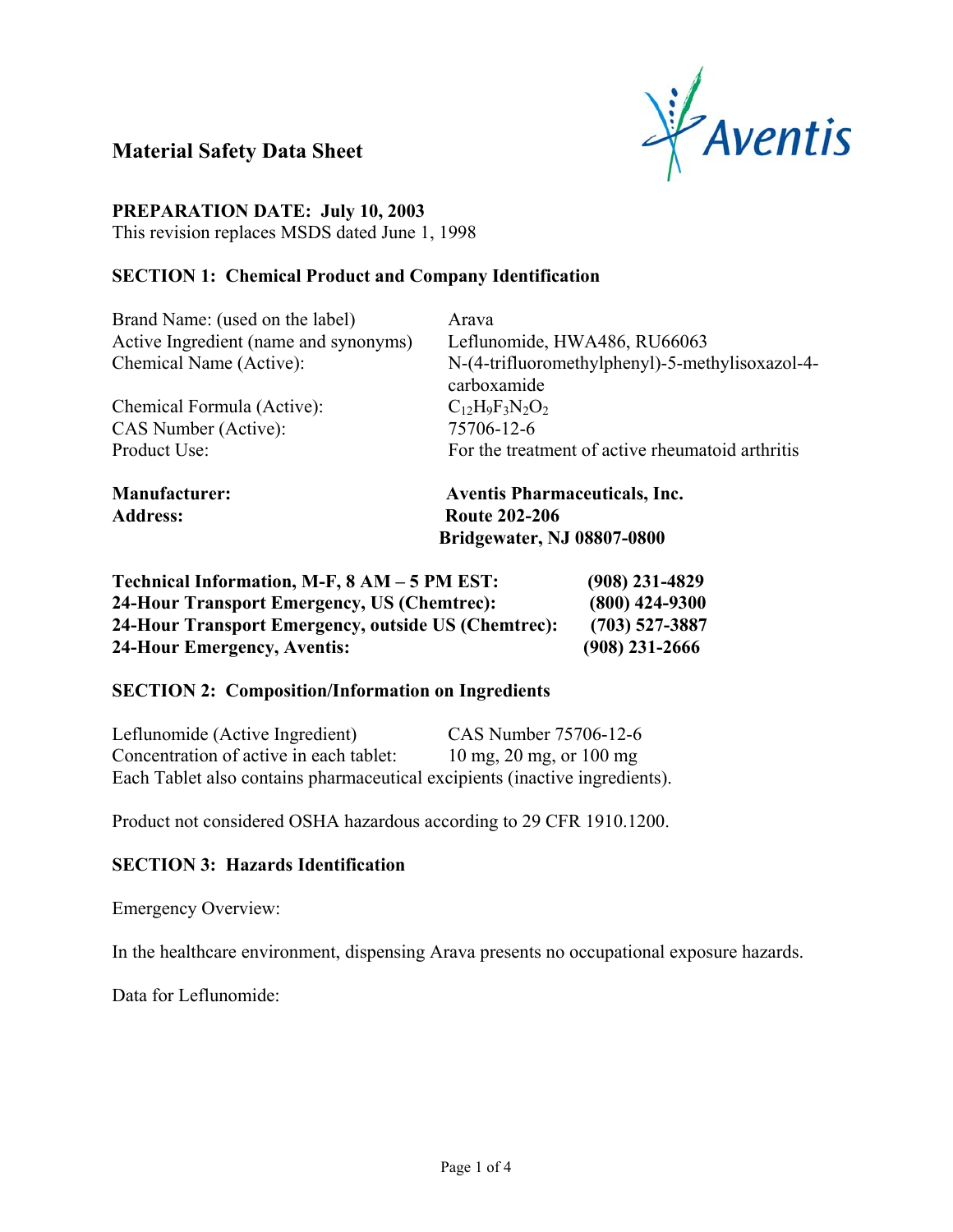### **SECTION 3: Hazards Identification (continued)**

Carcinogenic: Two year carcinogenicity studies in mice and rats were conducted. Results in the mouse carcinogenicity study showed increased incidences of malignant lymphomas (males, high dose 15 mg/kg/day) and lung adenoma/carcinoma (females). The incidence for the latter, however was within the spontaneous range knows for the mouse strain (CD-1). Results from the rat carcinogenicity study did not indicate a carcinogenic potential of leflunomide (6mg/kg/day).

Leflunomide listed as a carcinogen or potential carcinogen: No. NTP: No. IARC: No. OSHA: No.

#### **SECTION 4: First Aid Measures**

If exposed to dust from broken tablets: Skin: Wash contacted skin with soap and water. Eyes: Flush eyes with water for fifteen minutes. Get immediate medical attention.

Ingestion: In case of accidental ingestion, consult a physician and show the package insert or a copy of this MSDS.

#### **SECTION 5: Fire Fighting Measures**

Hazardous combustion products: In case of fire, hazardous gases may be formed, including carbon monoxide, carbon dioxide, oxides of nitrogen and hydrogen fluoride.

Personal protective equipment: Wear full bunker gear, including SCBA, when responding to fires where this product is stored.

Extinguisher media: Carbon Dioxide, Dry Chemical Powder, Foam. Water may be effective for cooling.

#### **SECTION 6: Accidental Release Measures**

Spilled tablets should be scooped or shoveled up and placed in a suitable waste container. Dispose of in accordance with applicable federal, state and local regulations.

### **SECTION 7: Handling and Storage**

Store at controlled room temperature  $20-25^{\circ}C$  (68-77 $^{\circ}F$ ). Protect from light.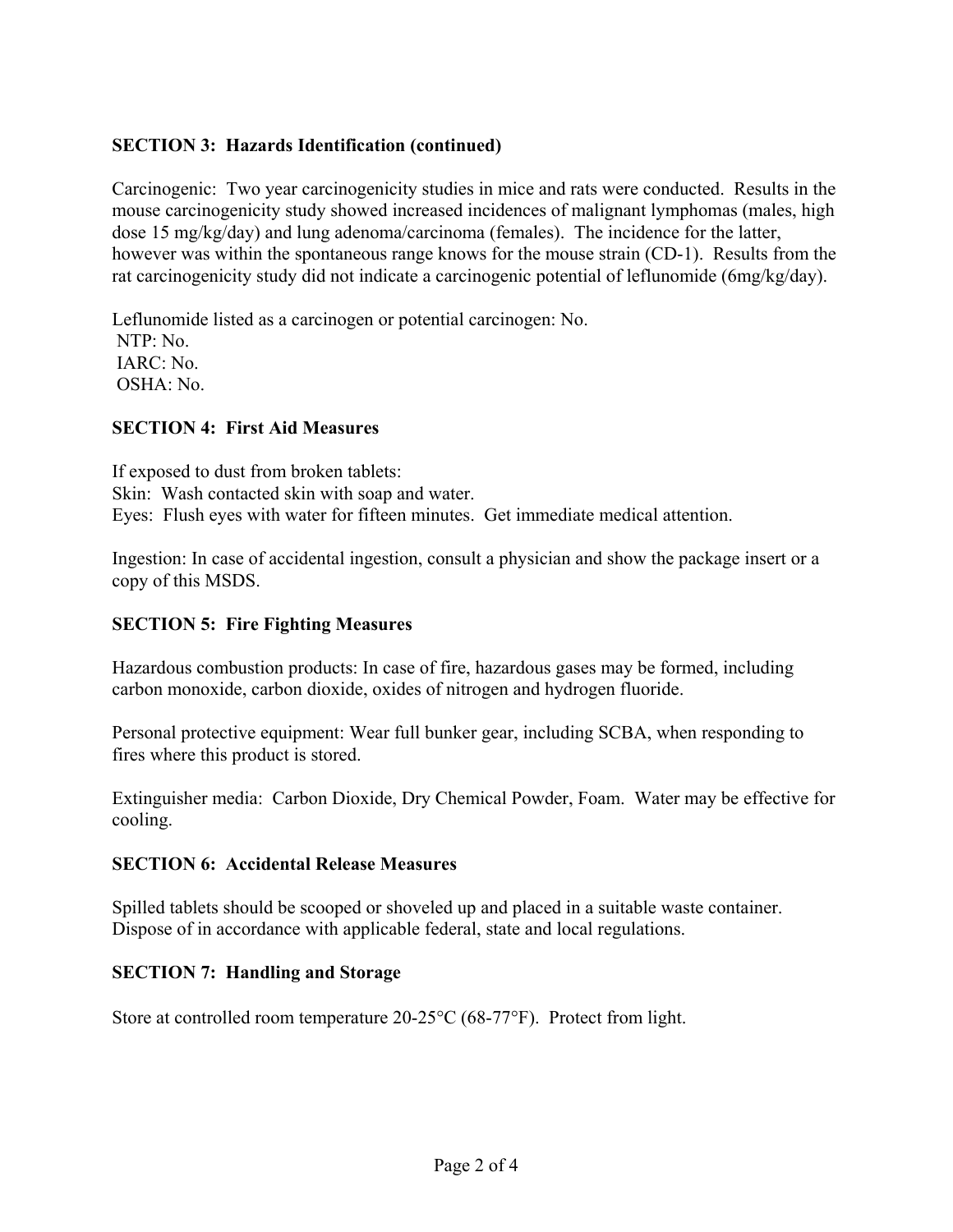### **SECTION 8: Exposure Controls/Personal Protection**

OSHA Permissible Exposure Limit: Not available.

The dispensing of Arava Tablets requires no specialized exposure controls or personal protective equipment.

### **SECTION 9: Physical and Chemical Properties**

Appearance:

10 mg is a white, round film-coated tablet embossed with "ZBN" on one side. 20 mg is a yellow, triangular film-coated tablet embossed with "ZBO" on one side. 100 mg is a white, round film-coated tablet embossed with "ZBP" on one side. 10 mg tablets supplied in bottles of 30, 100 and 1,000 20 mg tablets supplied in bottles of 30, 100 and 1,000

### **SECTION 10: Stability and Reactivity**

Material is stable under normal conditions.

#### **SECTION 11: Toxicological Information**

Data for Leflunomide:

Acute oral toxicity for leflunomide: Oral LD50, rat: 100-250 mg/kg. Oral LD50, mouse: 200-500 mg/kg.

Irritation: Not a skin irritant. Slight eye irritant.

Mutagenicity: Ames Test: Negative HGPRT: Negative UDS: Negative Mouse Micronucleus Test (in vivo): Negative

Teratogenicity: There are no adequate and well-controlled studies evaluating Arava (leflunomide) in pregnant women. However, based on animal studies, leflunomide may cause fetal or teratogenic effects when administered to a pregnant woman.